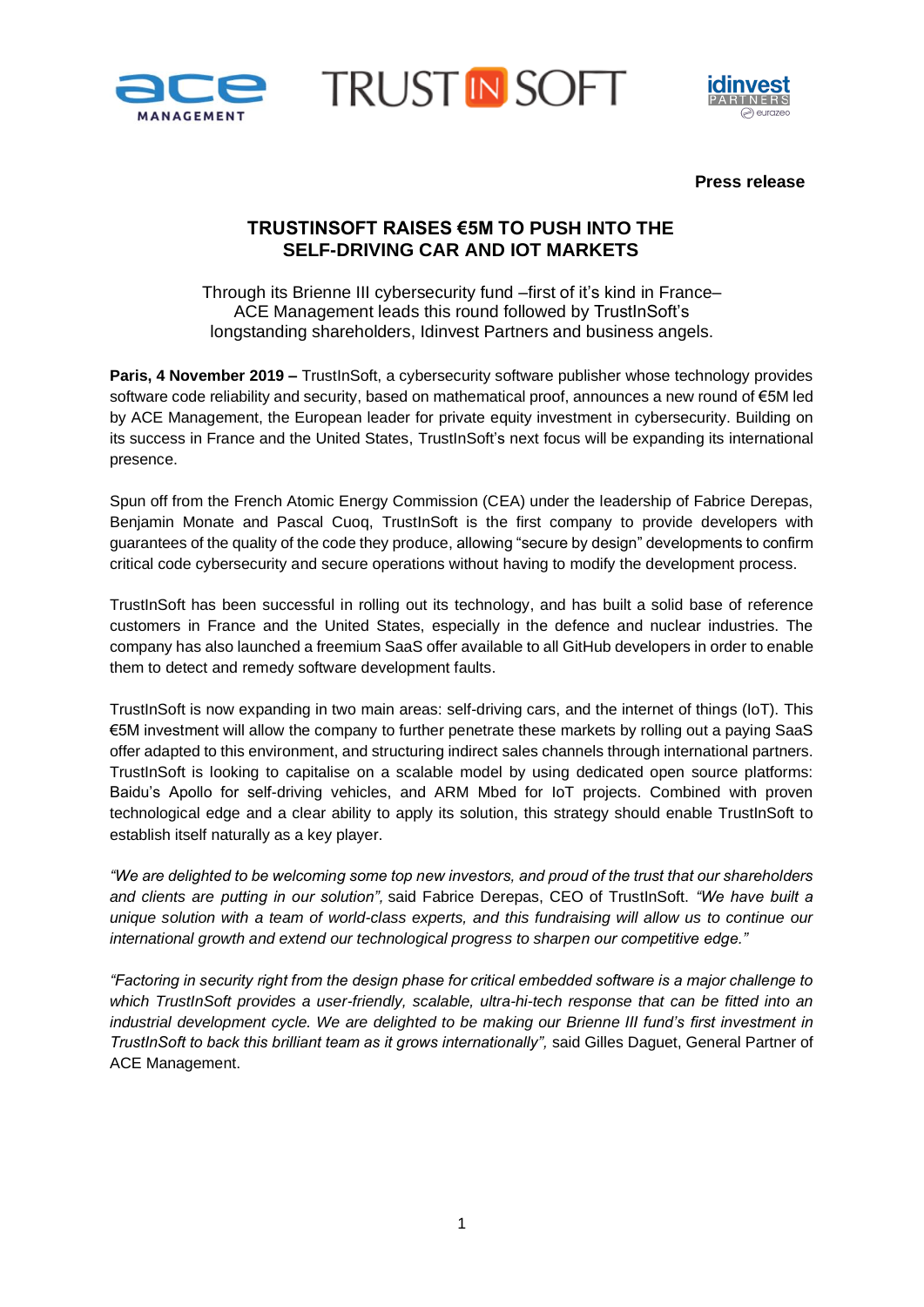

**TRUST IN SOFT** 



*"We are happy to be reaffirming our support for the TrustInSoft founders in this new and ambitious stage, for which ACE Management is the ideal partner. TrustInSoft has game-changing potential in the automobile and embedded software industries, allowing software publishers to demonstrate mathematically the reliability and strength of their code for the first time ever."* Louis Bô, Investment Manager at Idinvest Partners.

## **About TrustInSoft**

TrustInSoft is a software publisher of a source code analyser that can provide mathematical guarantees as to the quality of the software and absence of weaknesses. With sales divided between Europe and the United States, and the biggest clients in Asia, the company hopes to transform the software market by testifying to product reliability and security. Already present in sectors where the software is critical, TrustInSoft is reaching a growing number of sectors in which cybersecurity is becoming a major concern.

#### TrustInSoft Press Contact:

Mahaut Gouhier **TrustInSoft** 222 cour avenue du Maine 75014 Paris, France +33 (0)7 69 84 46 04 mahaut.gouhier@trust-in-soft.com

#### **About ACE Management**

ACE Management (a subsidiary of Tikehau Capital) is a fund management company that, for 20 years, has been specialised in private equity to benefit innovation and industry. It manages three main product lines, representing more than €500M of investment: Aerofund (aerospace), Brienne (defence & cybersecurity) and Atalaya (shipping).The main investors in these funds are European industrial groups, institutional investors, and French regional governments. For more information: www.acemanagement.fr

#### ACE Press Contact:

Delphine Dinard ACE Management 10 avenue de Messine 75008 Paris, France del@acemanagement.fr +33 (0)1 58 56 25 68

## **About Idinvest Partners**

With €8bn in assets under management, Idinvest Partners is a renowned mid-market private equity company in Europe. Idinvest Partners has developed various complementary fields of expertise: venture and growth capital for young and innovative European companies; mid-market private debt (single tranche, senior loans and subordinated finance); primary and secondary investments in unlisted European companies; and private equity consulting. Created in 1997, Idinvest Partners belonged to the Allianz group until 2010, when it became independent. In 2018, Idinvest Partners became a subsidiary of Eurazeo, one of the world's leading investment companies, which directly and indirectly manages €17.7bn of diversified assets, with nearly €11bn of this total invested on behalf of third parties in a portfolio of more than 400 companies.